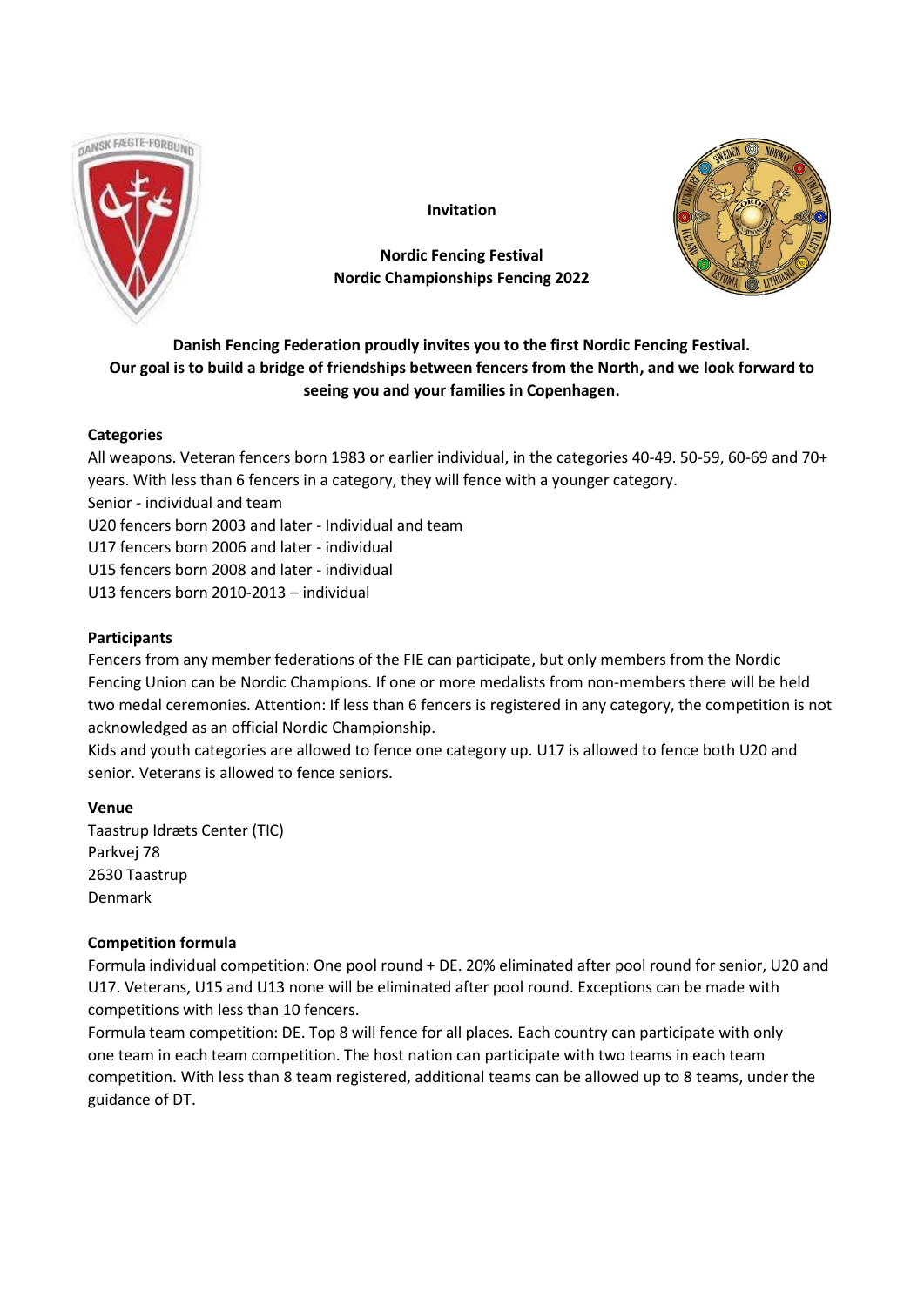## **Entries**

Via [https://fencing.ophardt.online](https://fencing.ophardt.online/) no later than 10.08.2022 for individual, team and referees. Changes of names of team fencers is allowed until 17:00 the day before the competition. For fencers from nations not using Ophardt, please e-mail to [nff@faegtning.dk](mailto:nff@faegtning.dk) with name, birth date, nation, and club.

#### **Entry fees**

45€ per individual start, including 5€ Nordic Fee 50€ per team Pay at venue with cash or credit card, or via Ophardt (not ready yet).

#### **Fencing program**

Scheduled time for last call. Pools will start approx. 30 minutes after last call.

| Wednesday 24.08 |                      | 15.30          | Sabre U20 men team      |
|-----------------|----------------------|----------------|-------------------------|
| 08.00           | Epee U17 boys        |                |                         |
| 08.30           | Foil U15 boys        | Saturday 27.08 |                         |
| 10.30           | Foil U15 girls       | 08.00          | Epee senior men         |
| 12.00           | Epee U17 girls       | 08.30          | Sabre U17 boys          |
| 13.00           | Foil U20 women       | 08.30          | Foil Senior women team  |
| 13.30           | Foil U20 men         | 09.30          | Sabre U17 girls         |
|                 |                      | 10.00          | Epee senior women       |
| Thursday 25.08  |                      | 11.30          | Sabre senior women      |
| 08.00           | Epee U20 men         | 12.00          | Foil senior men team    |
| 08.30           | Foil U17 boys        | 12.30          | Sabre senior men        |
| 10.00           | Foil U17 girls       |                |                         |
| 10.30           | Epee U20 women       | Sunday 28.08   |                         |
| 12.00           | Sabre U20 men        | 08.00          | Epee U13 girls          |
| 12.30           | Sabre U20 women      | 08.00          | Epee U13 boys           |
| 14.00           | Foil U20 men team    | 08.00          | Sabre senior women team |
| 15.00           | Foil U20 women team  | 08.30          | Sabre senior men team   |
|                 |                      | 08.30          | Epee veteran men        |
| Friday 26.08    |                      | 09.00          | Epee veteran women      |
| 08.00           | Epee U15 boys        | 09.30          | Foil veteran men        |
| 08.00           | Sabre U15 boys       | 10.00          | Foil veteran women      |
| 08.30           | Epee U15 girls       | 11.30          | Sabre U13 girls         |
| 09.00           | Foil Senior women    | 11.30          | Sabre U13 boys          |
| 10.00           | Foil U13 girls       | 12.00          | Sabre veteran women     |
| 10.30           | Foil U13 boys        | 12.00          | Sabre veteran men       |
| 11.30           | Sabre U15 girls      | 12.30          | Epee senior women team  |
| 12.30           | Foil senior men      | 12.30          | Epee senior men team    |
| 14.00           | Epee U20 women team  |                |                         |
| 15.00           | Epee U20 men team    |                |                         |
| 15.30           | Sabre U20 women team |                |                         |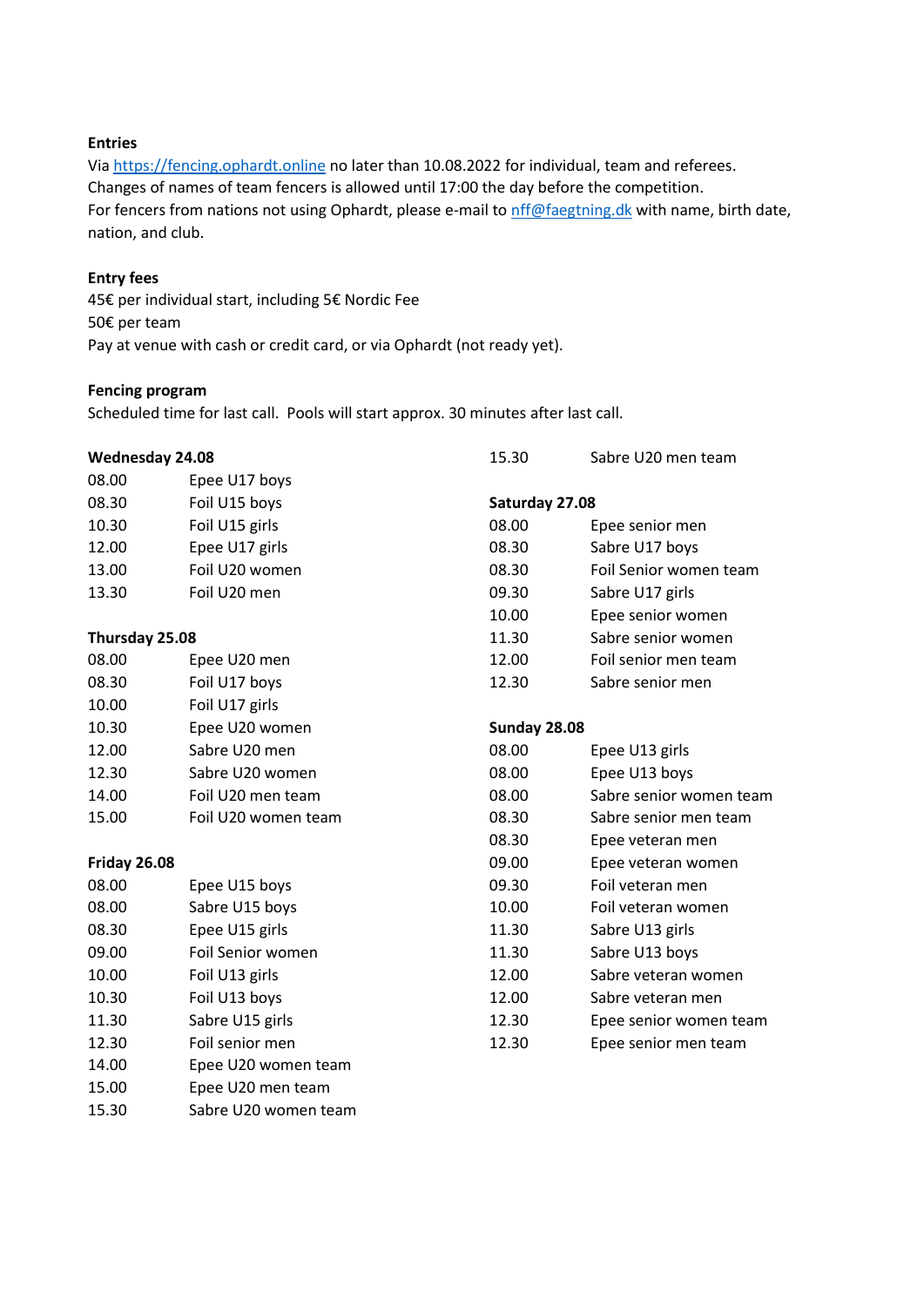### **Other activities program**

The program will be announced at a later date.

## **Equipment**

Senior, U20-Junior and U17-Cadet and veterans: 800N jacket, breeches, and plastron. Mask 1600N, FIE-blades are not required. Note: Mask with new fastening system is required.

U13 and U15 -categories: 350N breeches; 350N jacket, 800N FIE plastron (or 350N plastron, 800N FIE jacket); 350N mask allowed, FIE-blades not required. Note: Mask with new fastening system is required.

A fencing equipment dealer will be present during the competitions.

## **Weapon Control**

Only for foil and sabre: masks, sabre gloves, body wires, mask wires and lames. Masks must be controlled for all categories. Rest of equipment will be checked on pist by the referees. Tuesday: 23.08.2022 from 18.00 to 21.00 at venue. Competition days: open from 7.30 until start of last competition.

## **Referees**

The national federations are obliged to provide referees as follows, according to total number of fencers: Individual competitions 1-4 fencers, 0 referees 5-9 fencers, 1 referee 10-15 fencers, 2 referees 16-20 fencers, 3 referees 21 and more, 4 referees Team competitions 1 team, 1 referee These quotas count for each category each day. Entries of referees through the Ophardt system, no later than 10.08.2022. Referees must present themselves 08.15 in the morning for the referees meeting and must be available for the organizers the whole day.

If the required number of referees is not fulfilled, 150  $\epsilon$  has to be paid for every missing referee.

#### **Information**

Competition Manager: Mads Eriksen Danish Fencing Federatio[n madse@faegtning.dk](mailto:madse@faegtning.dk) phone +45 2167 5007 President Jan Sylvest Danish Fencing Federation [formand@faegtning.dk](mailto:formand@faegtning.dk) phone +45 2366 4349

#### **Public transport**

The venue is situated 20 minutes by train from the center of Copenhagen. There is a 10 min walk from the Taastrup train station to the venue.